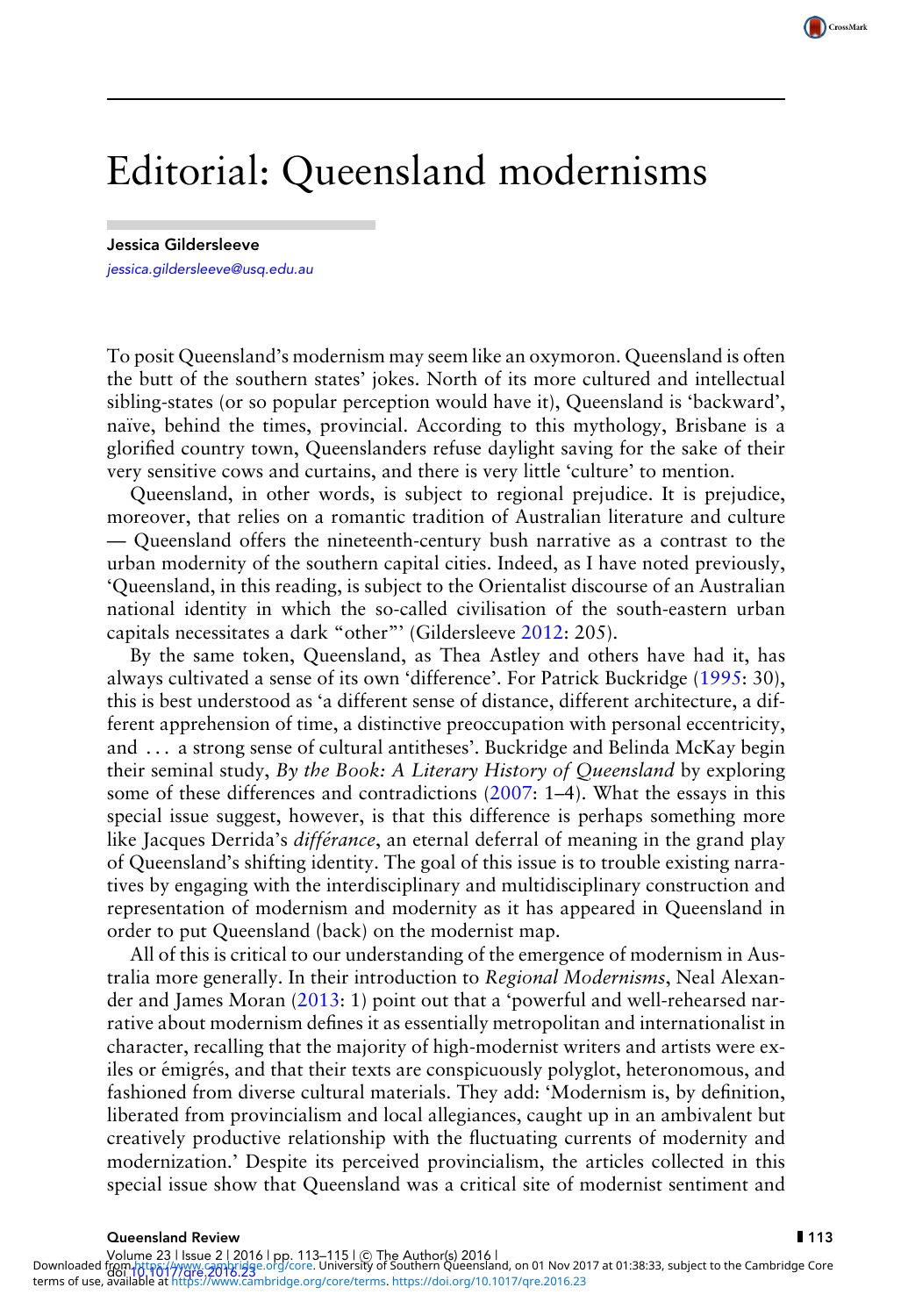production from the turn of the twentieth century, as shown in Belinda McKay's conceptualisation of 'proleptic modernism' in the work of Rosa Praed and Francis Adams, and stretching until the middle decades of the twentieth century, discussed in Jim Berryman's work on modernist poetry at mid-century, Kay Ferres's study of David Malouf's novel of World War I, *Fly Away Peter* (1982), and in Lisa Daunt's exploration of Brisbane church design during the 1960s.

Place has always been of critical interest to modernists and their critics. In modernist literature and art, the city returns again and again as the paradoxical symbol of modernist alienation and proximity — perhaps most famously Virginia Woolf's *Mrs Dalloway* (1925) and James Joyce's *Ulysses* (1922) — while escape from these urban centres exhibits the period's pastoral nostalgia, as in a number of D.H. Lawrence's works. It is place, too, that characterises Queensland modernism, as Queensland's particular 'difference' impacts not only the shaping of that place in public and private buildings and spaces, but also the stories and histories of the Queensland people as they navigate and dwell within those spaces, finding and making 'the new'. Given this interest in place and space in modernist studies, it is perhaps no surprise that several of the essays collected here draw on Susan Stanford Friedman's recent and influential work on 'planetarity', in which she seeks to trouble existing definitions of modernism and modernities as concerned primarily with formal innovation in the Western world (2010). This special issue on Queensland modernisms can be seen as part of this transnational turn in global modernist studies, heralded by Friedman's work, and signifying the increasing overlap between our understandings of the modern and the postcolonial, two terms most often associated with Australian history and culture. If it is true, as Friedman [\(2010:](#page-2-0) 475) puts it, that 'Every modernity has its distinctive modernism', then this special issue puts forward the distinction or difference of at least some characteristics of Queensland's modernism.

The articles collected here, written by both emerging and established scholars in the fields of Queensland studies and modernist studies, are naturally collected in two distinct strands. The first relates to the importance of buildings and place. Much of Brisbane's architecture developed in response not only to its sub-tropical climate (typified by Karl Langer's use of pergolas, louvres and site orientation) but also to post-war austerity (Hollander [1998:](#page-2-0) 72–4). Paying attention to modernist spaces as varied as swimming pools (Gosseye and Hampson) and churches (Daunt), these essays are interested in the ways modernity emerges from, and is bound up with, our particular social and environmental context.

The second strand is concerned with Queensland's literary modernism. Addressing poetry, fiction and plays from across the twentieth century, these essays explore the ways in which Queensland writers develop their own sense of modernism, often quite separately from the dominant tradition of European modernism. This is seen to be particularly true in Richard Fotheringham's study of Pat Hanna's 'digger play', *Louis XI*, published here in full for the first time; and sometimes in resistance to lingering concepts of Queensland provincialism in the first part of the century, as in Buckridge's reading of pre-World War II writing in Brisbane. Where these two approaches intersect, of course, is in telling the stories and the histories of the socalled 'sunshine state'. All of these essays, then, are interested in thinking through the different ways by which modernism makes meaning in a variety of social and historical contexts in the region. By way of tracing these across disciplines rather

## 114 Queensland Review